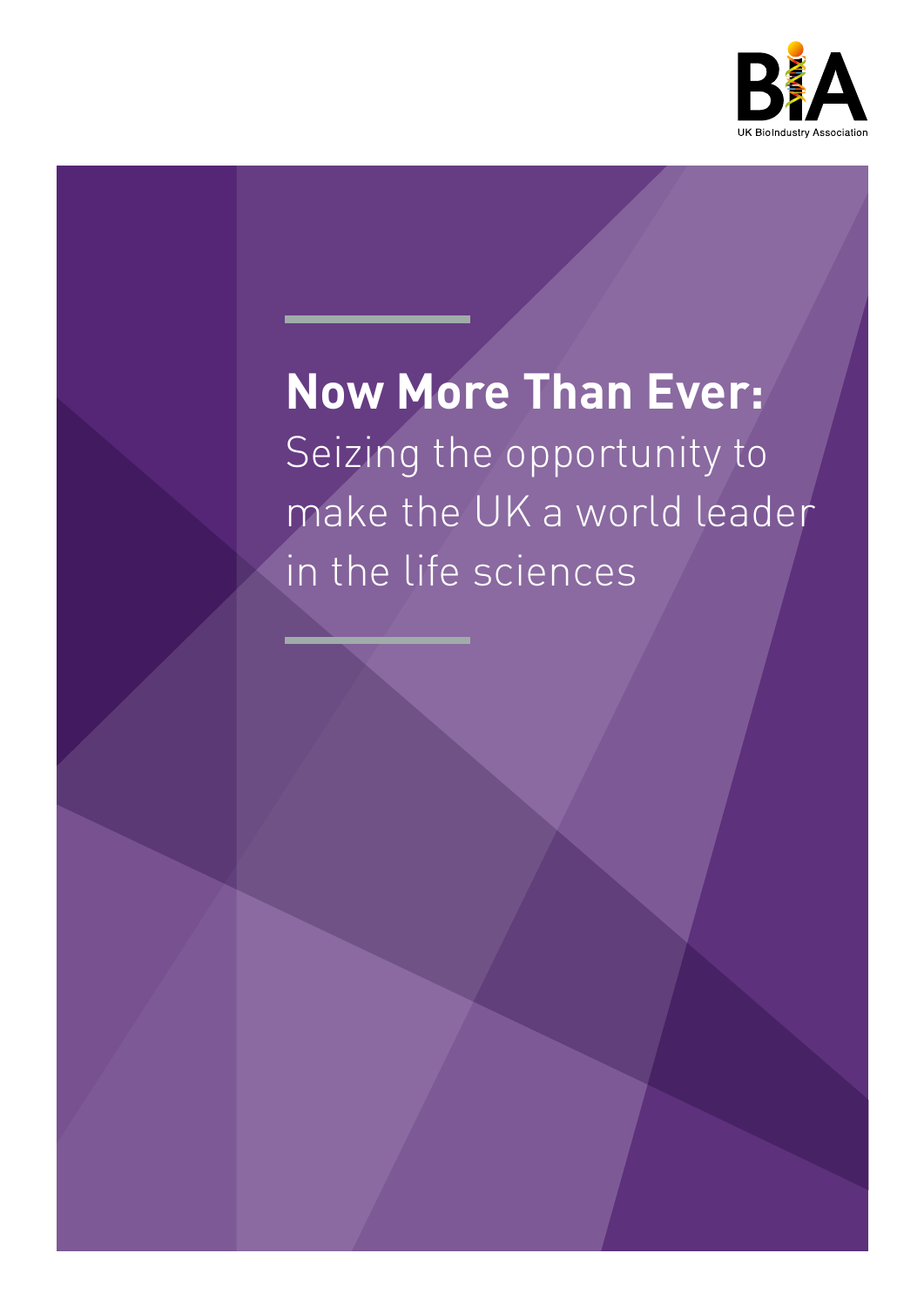# **EXECUTIVE SUMMARY**

**2017 marks a pivotal year for the life sciences sector.** 

As the UK begins the process of withdrawing from the European Union (EU), and parties revisit their manifestos to reflect the changing landscape, there is both great opportunity and significant risk for the UK in cementing its position as a world-leader in life sciences.

> Governments frequently and continually herald the life sciences as a sector of great strategic significance. Successive administrations have introduced many programmes, initiatives and workstreams all designed to bolster the UK's position. However, these have been hindered by a lack of alignment across government, limited engagement from within the NHS, insufficient resourcing and the absence of committed leadership across Whitehall.

> Ahead of the official publication of the government response to the Accelerated Access Review (AAR), it is critical that the NHS is the centrepiece of the Life Sciences Strategy. Industrial strategies across the world can use fiscal policies and incentives to bolster their economic agendas, but nowhere else has a National Health Service system like the UK.

With the scale of the challenges facing the sector, now more than ever policymakers need to be bolder than before. In particular, government needs to act in three key areas: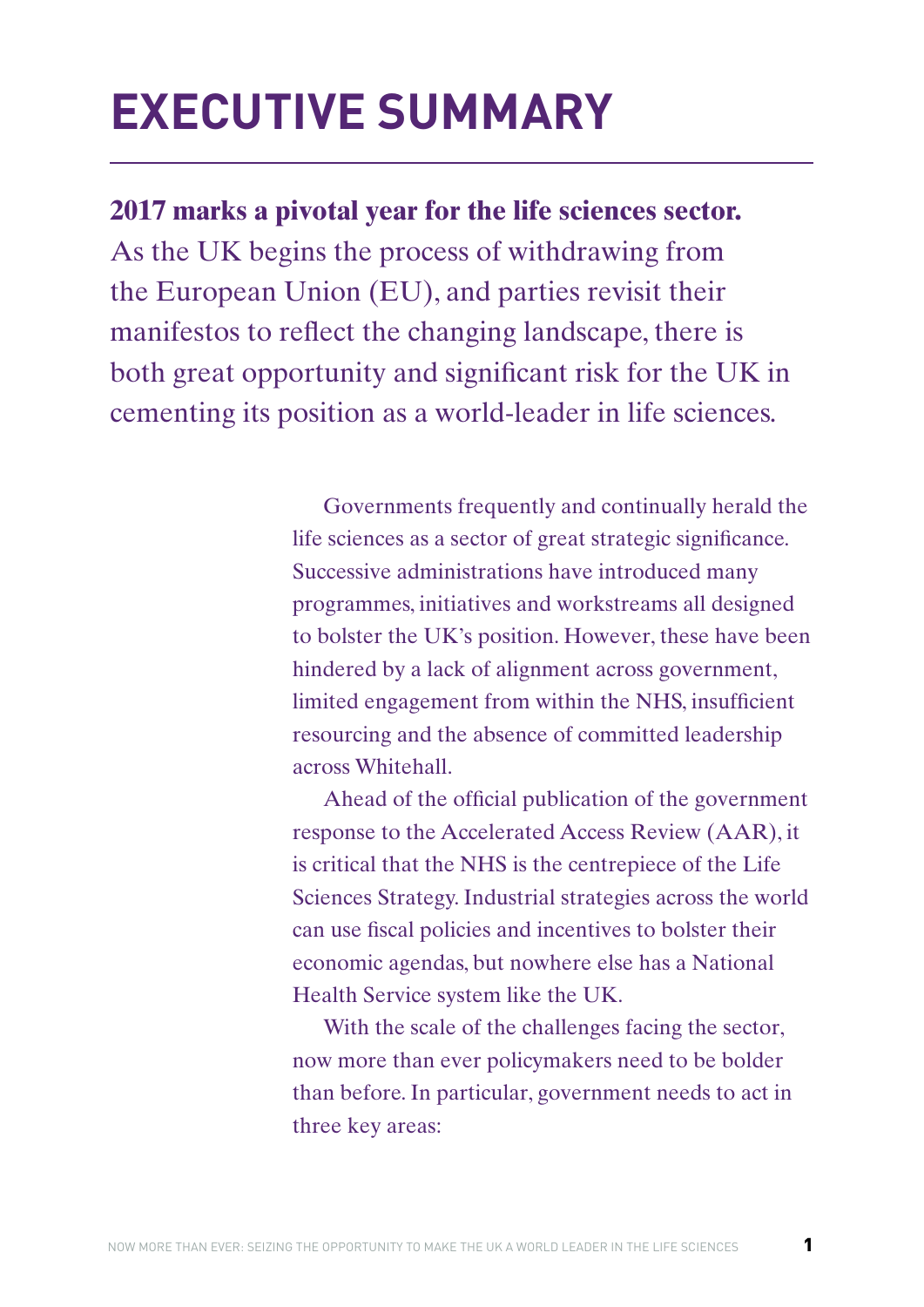#### **BUY-IN AND IMPLEMENTATION**

#### • **Cross-sectoral buy-in**

For the benefit of industry, the NHS and UK plc., it is critical the Office for Life Sciences (OLS) is awarded greater support and resource, and that the Department for Business, Energy and Industrial Strategy (BEIS) exercises greater influence over all aspects of life sciences policy

#### **• Ministerial buy-in**

To deliver lasting commitment and shared objectives to support the sector and improve uptake, the Ministerial Industry Strategy Group (MISG) needs to become more entrenched in the Department of Health, with guaranteed Secretary of State attendance from both the Health and Business Departments at biannual meetings, who are held accountable through the development of a series of measurable objectives on the use of innovation

#### • **NHS buy-in and implementation**

Both NHS England and NHS Improvement need to appoint an accountable board member for delivering improved rates of innovation and importantly, implementing the AAR, and a mechanism established whereby trust and CCG leaders are held to account through national frameworks for uptake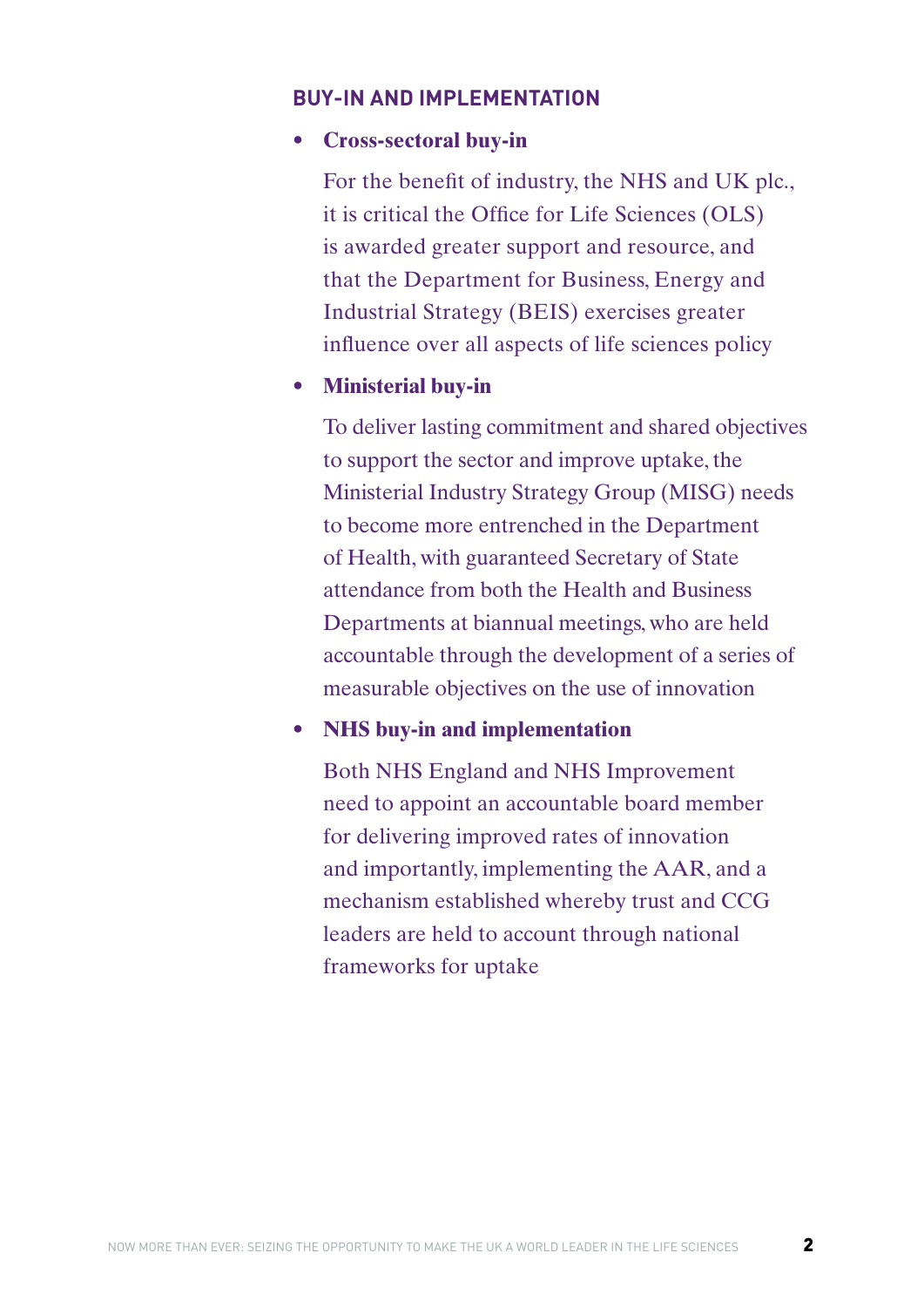#### **MECHANISMS FOR UPTAKE**

#### **• Clarity on the micro-detail around the AAR**

To support what is currently a collection of high-level aspirations, via a designated lead and accountability framework established to drive forward its implementation and ensure the AAR supports adoption at scale

**• Consideration towards fundamental reform of assessment and reimbursement**

The forthcoming PPRS should seek to secure a real commitment towards flexible pricing and more complex patient access schemes, to allow for the adoption of a variant of multi-indication pricing – with NHS England, government and industry all committed to mechanisms which will allow it to work

**• A central resource dedicated to funding early access**

Such as through Early Access to Medicines Scheme (EAMS) and ensuring viable commercial avenues for promising innovative medicines

• **Clearly defined targets to measure improvement in uptake**

To be agreed by industry and government and actively worked towards via the MISG who will be held accountable for its delivery, e.g. for the UK's relative uptake per capita of new medicines approved by NICE to be equal to or above the European average by 2020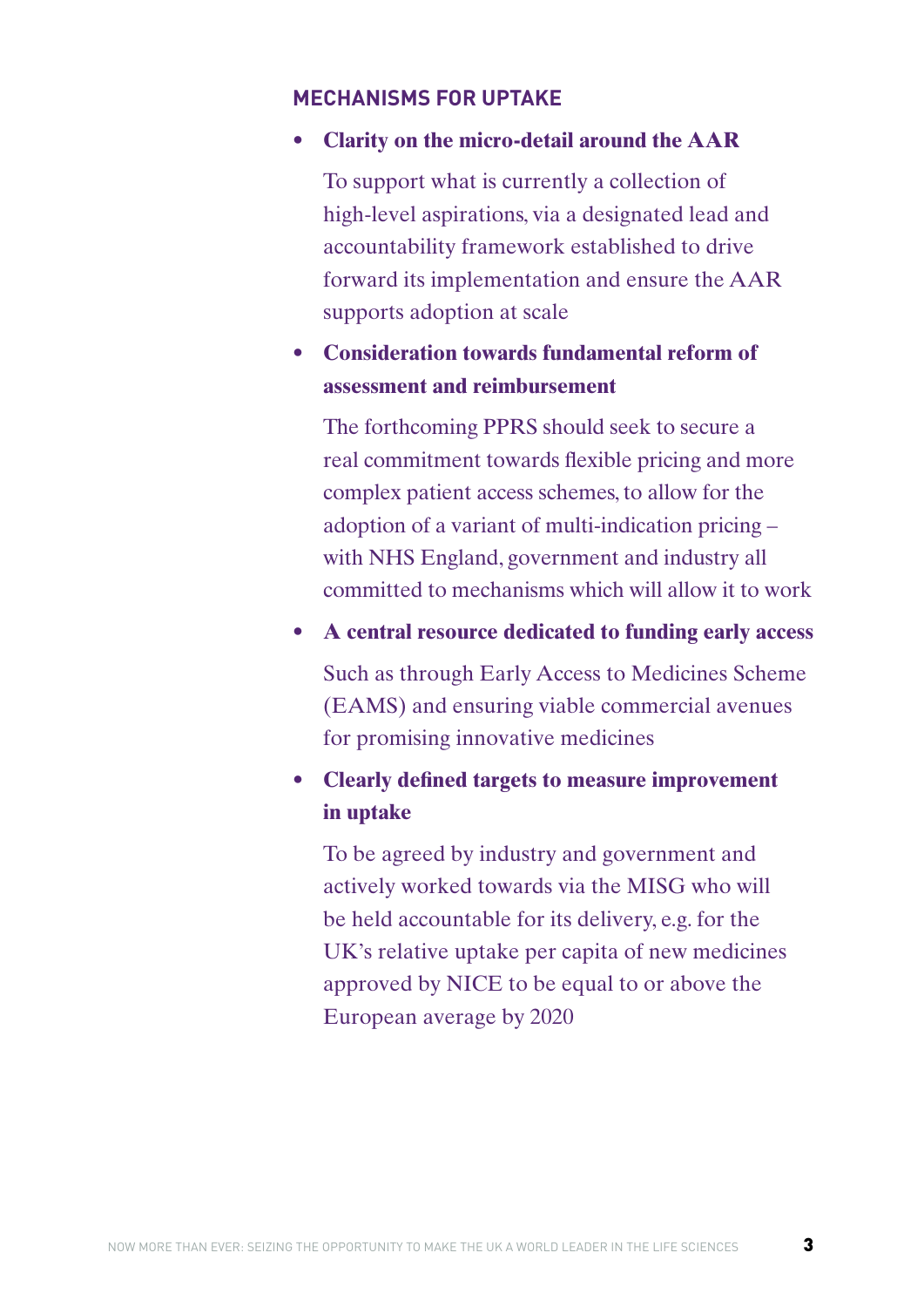# **CHAPTER ONE:** LEADING THE LIFE SCIENCES SECTOR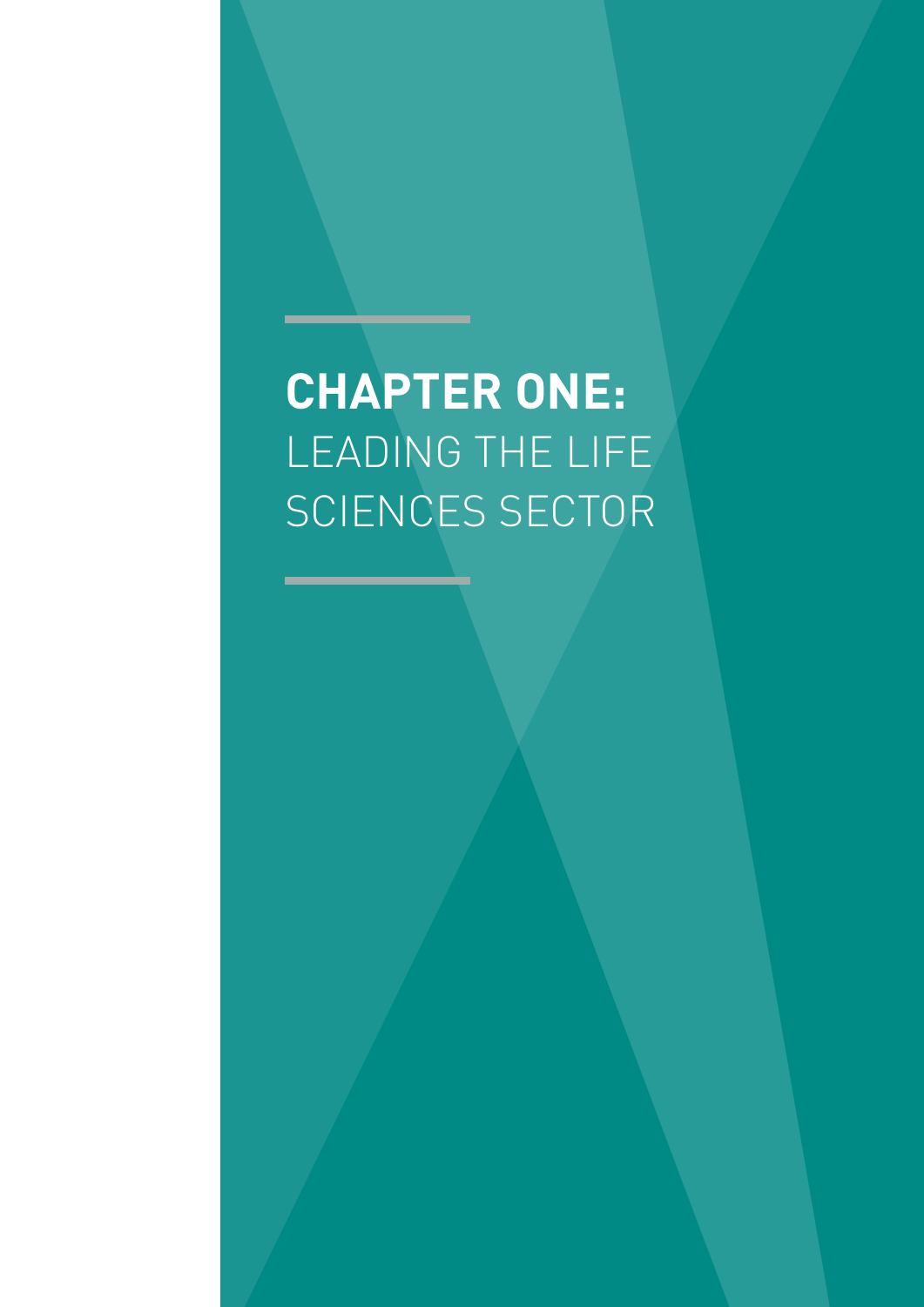**Successive governments have identified life sciences as a sector of strategic significance. Yet despite numerous strategies and initiatives that have sought to strengthen the foundations of UK life sciences, these policies have not delivered consistent leadership and support.**

#### **BUILDING THE FOUNDATIONS FOR GROWTH – PAST AND PRESENT**

Following the EU referendum, Theresa May's government moved quickly to introduce reforms designed to support key sectors of the UK economy. The new Industrial Strategy – on pause until the outcome of the June 8th general election is known – pledged more active support from government to boost the UK's competitiveness and create the foundations for long-term growth. Alongside financial services and the automotive industry, the life sciences industry was prioritised by the Government and a sector specific industrial strategy is set to be published in spring 2017.

Previous strategies, such as the 2011 *A Strategy to UK Life Sciences*, have sought to bind the government and industry into long-term partnership, and in particular, use the power of the NHS as a single integrated system as a differentiator for the UK market<sup>1</sup>. However, despite early momentum these programmes have never been fully implemented.

"A prime example of what is needed in a successful knowledge economy."2

TONY BLAIR, 2001



<sup>1</sup>Department of Business, Innovation and Skills (2011), Strategy for UK Life Sciences.

<sup>2</sup> Department of Health (2001), Pharmaceutical Industry Competitiveness Taskforce.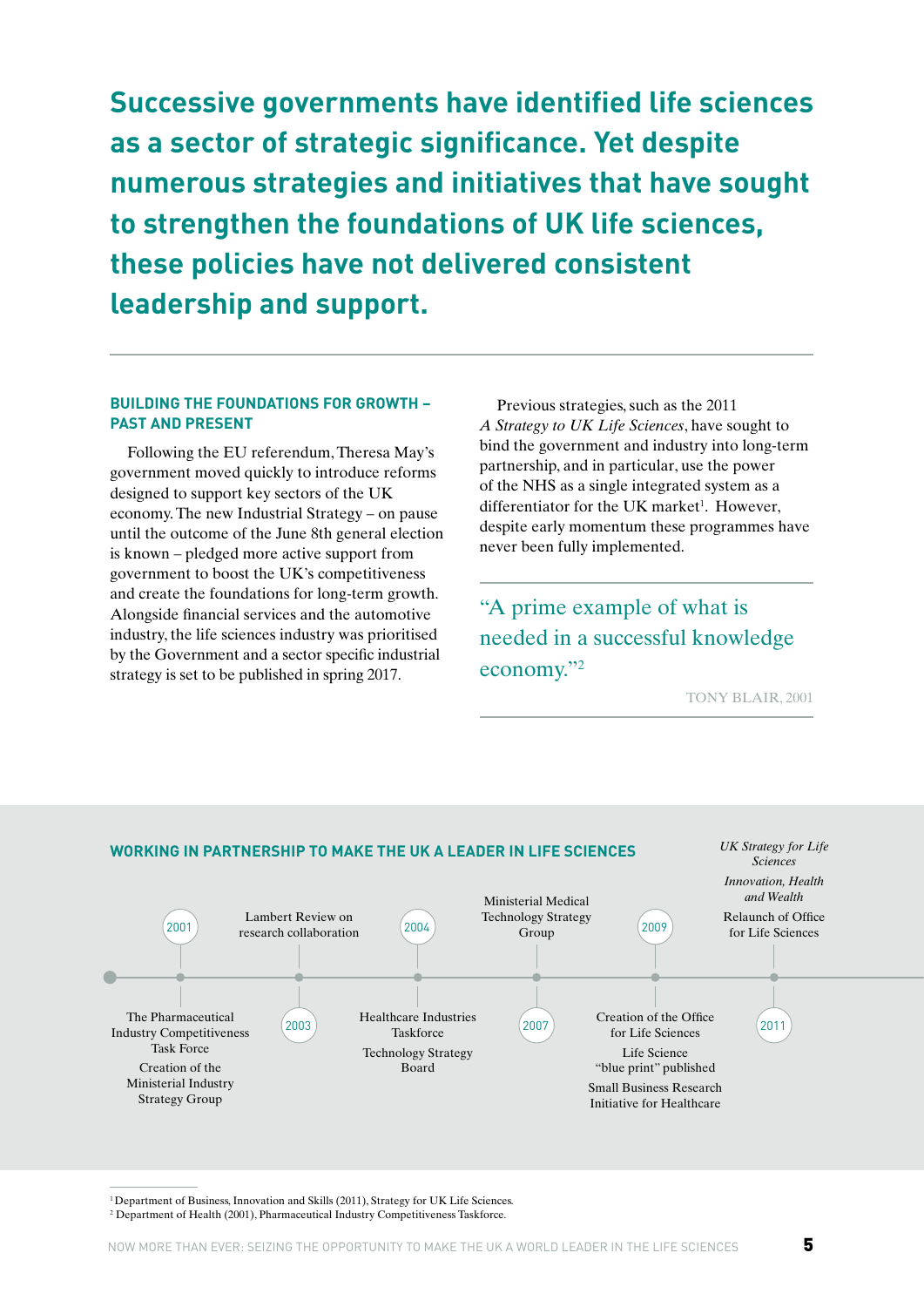

### **Where the Life Sciences Strategy went wrong**

Previous strategies have made repeated promises and proposals, but a range of limitations have meant that each attempt to bolster the sector has failed to deliver long-term and lasting change.

- **A lack of alignment across government and the NHS**
	- The Department of Health and the Department for Business has not always integrated the NHS wholly into its life sciences policy
	- Government's ability to coordinate active support for the life sciences sector has been undermined by NHS England's increased role in delivering innovation
- **A lack of consistent and committed leadership**
	- The split between Departments for Business and Health for the life sciences remit has meant a lack of consistent and overarching leadership
	- Engagement from the Department of Business and HM Treasury has been inconsistent
	- The Ministerial Industry Strategy Group (MISG) has not always been a driver of longterm partnership due to concentration on short-term challenges, a lack of accountability and variable commitment from sitting members

#### • **A lack of accountability**

- Lack of leadership and prioritisation from the centre has meant local NHS leaders have rarely been active supporters of the sector
- Despite the potential of initiatives outlined in the Life Sciences Strategy to drive improvement, these programmes have suffered from lack of focus and lack of national ownership

### "A jewel in the crown of our economy."3

DAVID CAMERON, 2011

<sup>&</sup>lt;sup>3</sup> HM Government (2011), "PM speech on life sciences and opening up the NHS", 6 December.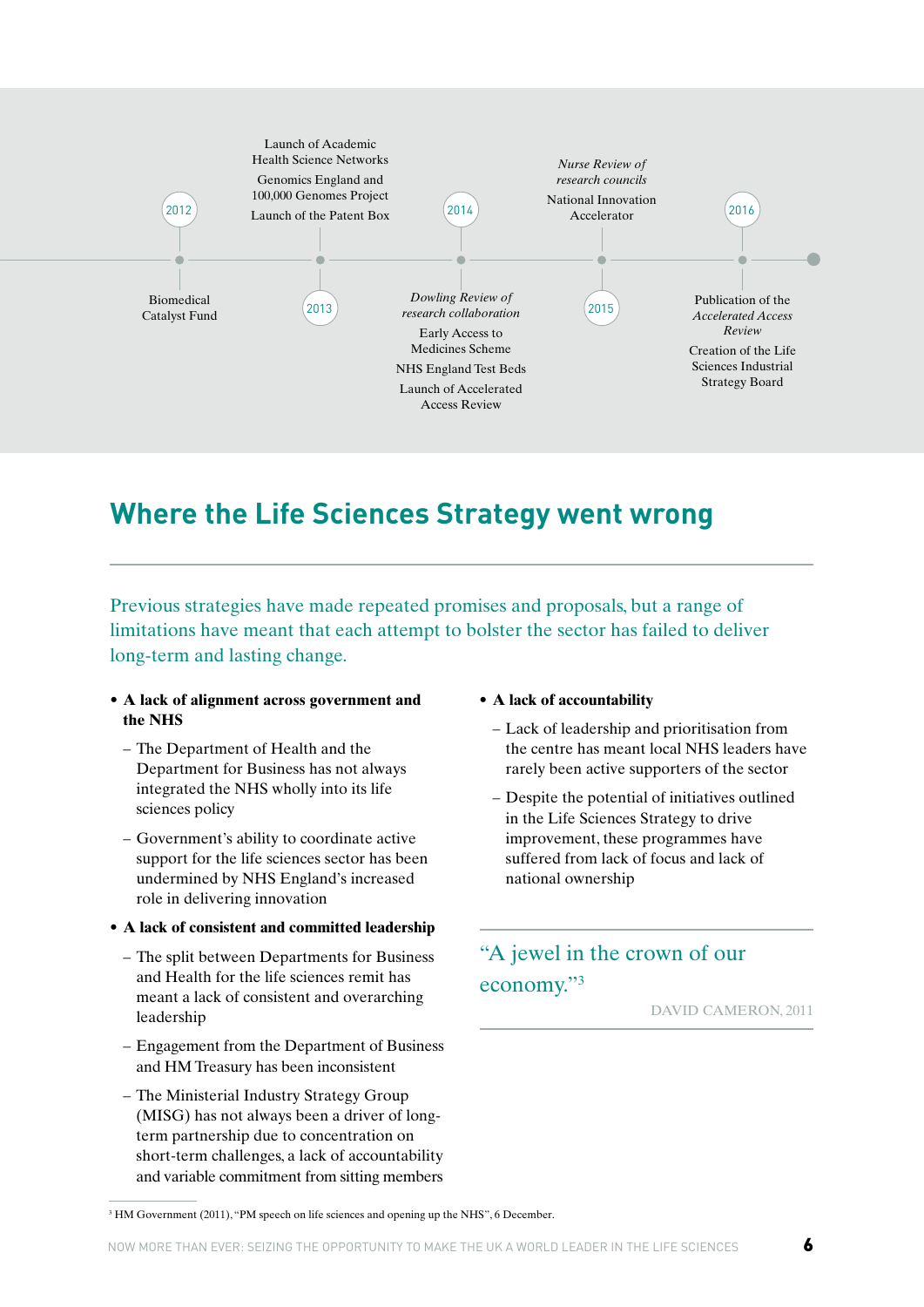A Life Sciences Industrial Strategy will be a major opportunity to deliver on the promise of the sector to create both health and wealth. To succeed, it is essential that policymakers address the leadership limitations of the last Life Sciences Strategy.

#### **BUY IN AND IMPLEMENTATION**

#### • **Cross-sectoral buy-in**

 For the benefit of industry, the NHS and UK plc., it is critical the OLS is awarded greater support and resource, and that the Department for Business, Energy and Industrial Strategy exercises greater influence over all aspects of life sciences policy

#### • **Ministerial buy-in**

 To deliver lasting commitment and shared objectives to support the sector and improve uptake, the Ministerial Industry Strategy Group (MISG) needs to become more entrenched in the Department of Health (and by extension NHS England), with guaranteed Secretary of State attendance from both the Health and Business Departments at biannual meetings, who are held accountable through the development of a series of measurable objectives on the use of innovation

#### • **NHS buy-in and implementation**

 Both NHS England and NHS Improvement need to appoint an accountable board member for delivering improved rates of innovation and importantly, implementing the Accelerated Access Review (AAR). Alongside this, a mechanism ought to be established whereby trust and CCG leaders are held to account through national frameworks for uptake.

"It is hard to think of an industry of greater strategic importance to the UK than its pharmaceutical industry."4

THERESA MAY, 2016

<sup>4</sup> Conservatives (2016), "We can make Britain a country that works for everyone", 11 July.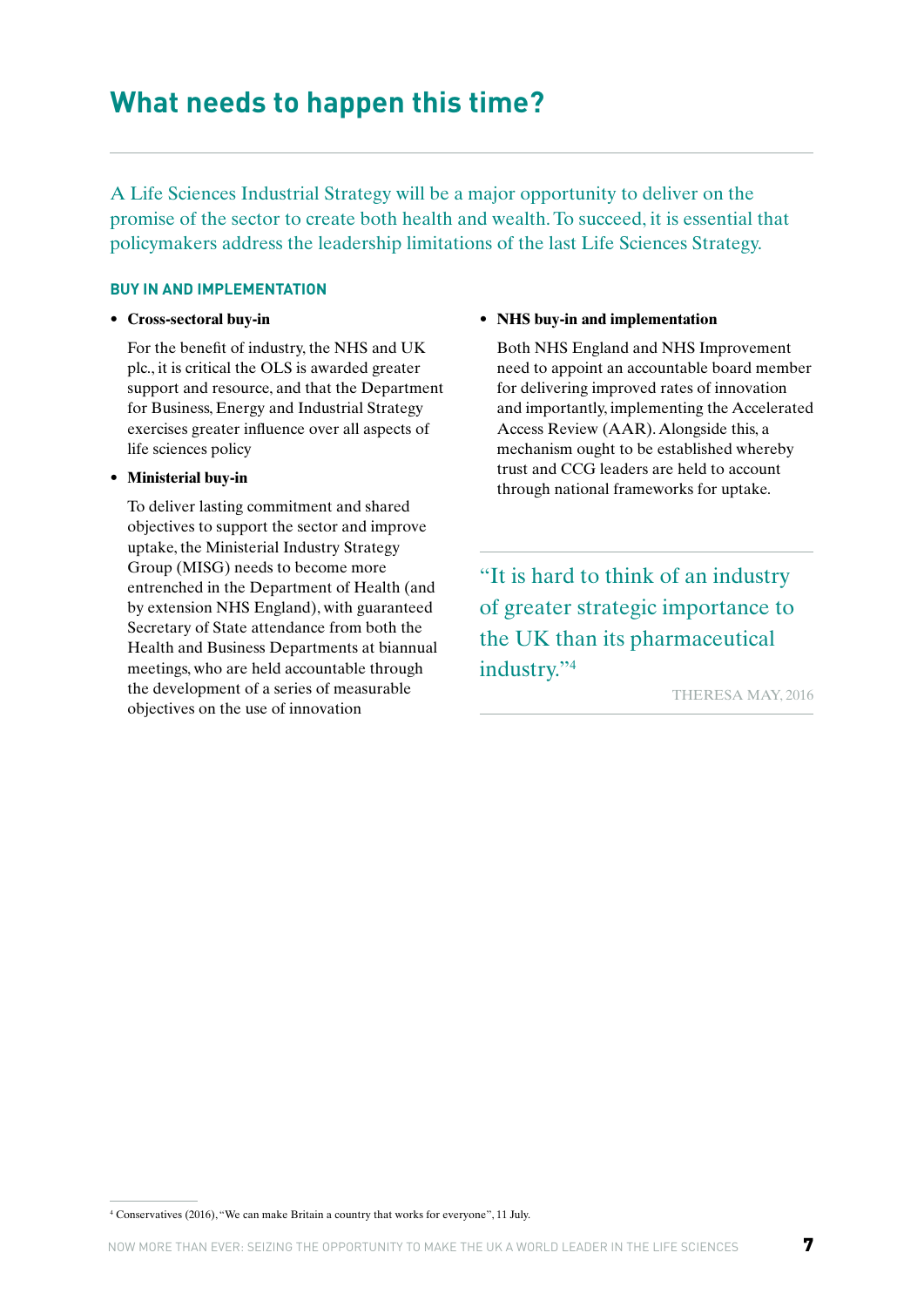# **CHAPTER TWO:** INCENTIVISING RESEARCH AND DISCOVERY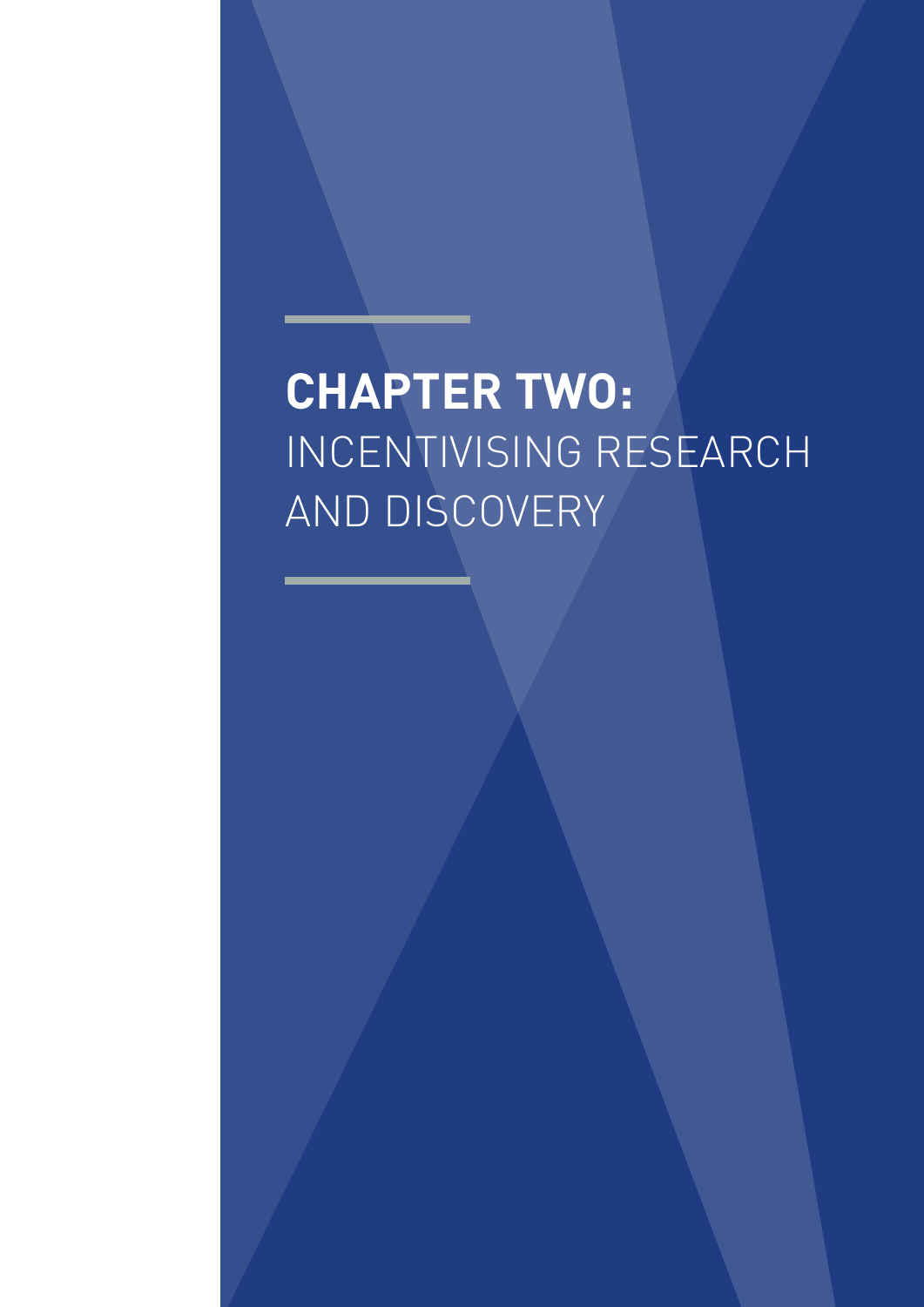## **The UK has a rich and long history in the life sciences, second only to the United States as a global leader.**

#### **WORLD CLASS SCIENTIFIC INFRASTRUCTURE**

- Second highest share of life sciences academic citations in the developed world $5$
- Ranked second globally for the quality of science institutions<sup>6</sup>

#### **REGIONAL CENTRES OF EXCELLENCE**

- Home to Europe's largest biomedical centre, the Crick Institute
- NHS hosts some of the world's leading medical centres, including the Royal Marsden, the Christie and Moorfields

#### **WORLD CLASS RESEARCH PARTNERS**

- World-leading universities; 3 of the top 10 and 12 of the top 100 global academic institutions are based in the UK7
- World-leading medical research charities, such as Cancer Research and Alzheimer's Research UK

#### **GOVERNMENT SUPPORT FOR SCIENCE AND RESEARCH**

• Protected science funding from government since 2010, with the total budget now standing at £4.7 billion

# **However, despite the UK having strong foundations and heritage in the life sciences, evidence is beginning to emerge that the industry is retreating.**

- UK investment in private and public R&D currently stands at 1.7 per cent of GDP, below the OECD average of 2.4 per cent<sup>8</sup>; biopharma R&D accounts for the highest spend per sector on R&D
	- 3 of the top 6 R&D spenders in Europe are pharmaceuticals, yet none of these have a significant presence in the UK<sup>9</sup>
- Business investment in R&D is just over half of one per cent, close to half the target rate and other Western European countries, including Germany<sup>10</sup>
- The government's own Life Science Competitiveness Indicators, first published in 2015, further revealed that the number of

people employed in medtech<sup>11</sup> manufacturing fell by a quarter between 2010 to 2015. A similar trend was experienced in pharma, which recovered slightly in 2015 increasing by 2.2 per cent following a downwards trend for the first half of the decade<sup>12</sup>

- Pharmaceutical spending on R&D has fallen from a high in 2011, recovering only slightly in 201513
- Private equity investment has fallen between 2010 and 2015, from  $\epsilon$ 1.4 billion to  $\epsilon$ 0.72 billion<sup>14</sup>; this correlates with few new biotechs being able to secure the necessary investment to scale up and ending up in the so-called "Valley of Death" between seed-funding and venture capital

<sup>&</sup>lt;sup>5</sup> Office for Life Sciences (2016), Life Sciences Competitiveness Indicators, <sup>6</sup> House of Commons Science and Technology Committee (2015). The Science Budget. 7 HM Government (2017), Building our Industrial Strategy: Green Paper. 8 HM Government (2017), Building our Industrial Strategy: Green Paper, p.26. 9 European Commission (2014), EU R&D Scoreboard.

<sup>10</sup> HM Government (2017), Building our Industrial Strategy: Green Paper, p.26. <sup>11</sup> Office for Life Sciences (2017), Life Sciences Competitiveness Indicators, p.9. <sup>12</sup> Office for Life Sciences (2017), Life Sciences Competitiveness Indicators, p.8.

<sup>&</sup>lt;sup>13</sup> Office for Life Sciences (2017), Life Sciences Competitiveness Indicators, p.25. <sup>14</sup> Office for Life Sciences (2017), Life Sciences Competitiveness Indicators, p.19.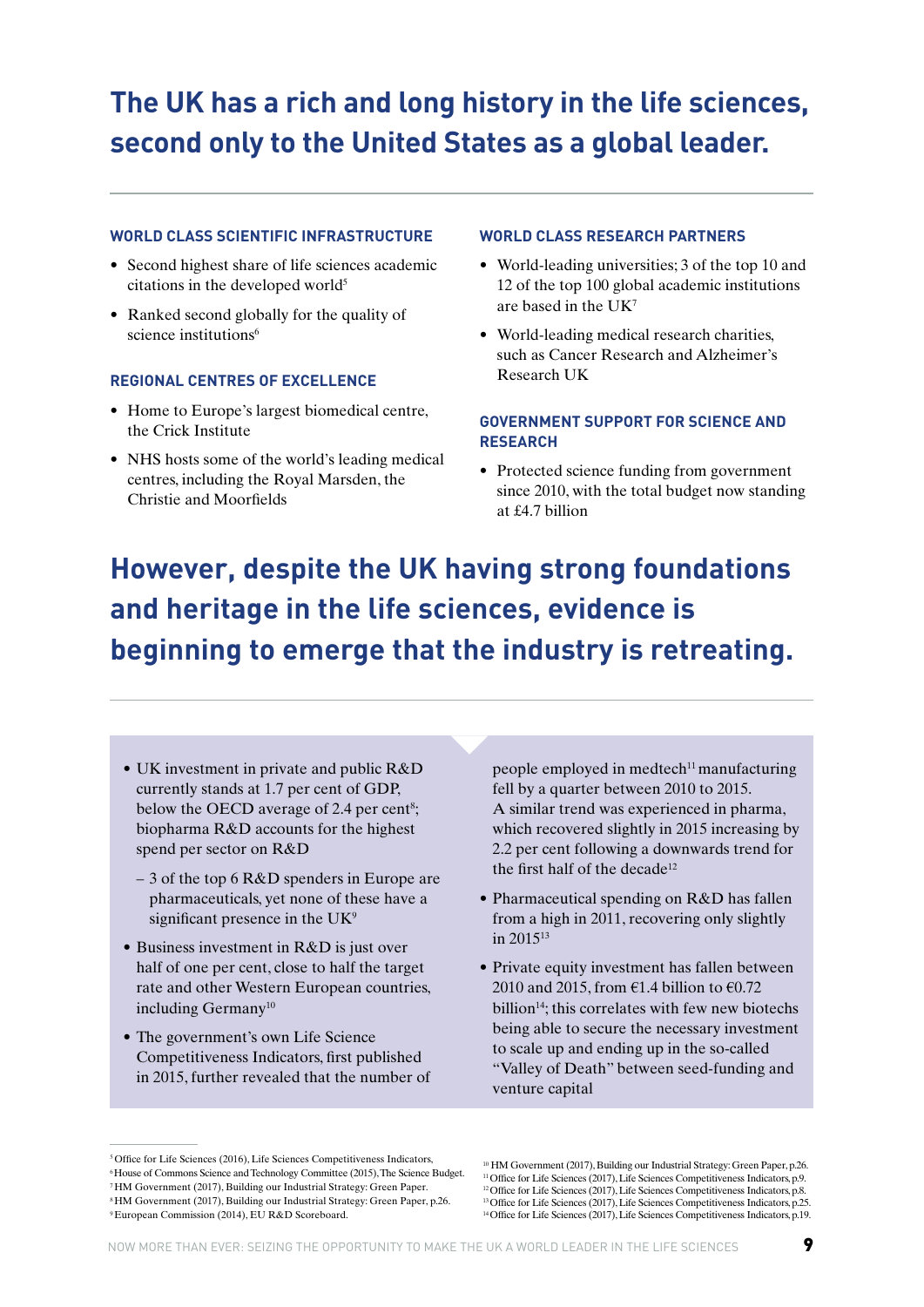### **Brexit means new threats are emerging for industry.**

Since the EU referendum, the UK life sciences sector has faced considerable uncertainty. "With the Conservative Government setting the path for a 'harder' Brexit", some of the key features that have ensured the UK has remained an attractive site for life science investment have been thrown into doubt.

#### **ACCESS TO TALENT**

The ability for industry, research institutions and the NHS to attract the best talent in the world is widely recognised to be essential to the strength of life sciences in the UK. While Theresa May declared that the UK will remain open to immigration, particularly high-skilled immigration, there was little detail on what a future system might look like or how it would work in practice.



#### **REGULATION**

Leaving the European Medicines Agency (EMA) will not only require significant amounts of time and resource, but will mean the smaller UK market may become a less attractive location for product launches. Such an approach could leave NHS patients waiting 12 – 24 months after patients in Europe for access to new medicines, worsening the existing perception that the UK is "low and slow" in the adoption of medicines.15



#### **ACCESS TO SCIENCE FUNDING**

The UK has the been a major net beneficiary of EU funding for research.<sup>16</sup> Nearly one fifth of EU funding to the UK is spent on research and development. To date, the UK has secured 15.4 per cent of the seven-year Horizon 2020 research and innovation investment programme.17

While the incumbent government has pledged to match all EU-funded projects signed before the referendum, it is unclear if funding and pan-European science projects will be maintained post-Brexit.



#### **GROWING GLOBAL COMPETITION**

The challenges posed by Brexit and cost-containment policies in the NHS come at a time when global competition for life science investment is growing.

Other European markets have been developing their own life science clusters, and several European cities are now queueing up to be the next location of the EMA when it leaves its current base in London. The next country to host the EMA will likely benefit from an immediate boost in investment and interest from pharmaceutical companies.

Many countries have improved their use of fiscal incentives in recent years to attract inward investment, with all eyes on the Trump administration in the US and emerging markets such as Singapore and South Korea, which are rapidly becoming fertile ground for biotech and mid-sized pharmaceutical companies due to active state support and a strengthening science base.

15 ABPI/BIA (2016), Maintaining and growing the UK's world leading Life Sciences sector in the context of leaving the EU.

<sup>&</sup>lt;sup>16</sup> House of Lords Science and Technology Committee (2016), EU Membership and UK science.

<sup>&</sup>lt;sup>17</sup> House of Commons Science and Technology Committee (2016), EU regulation of the life sciences.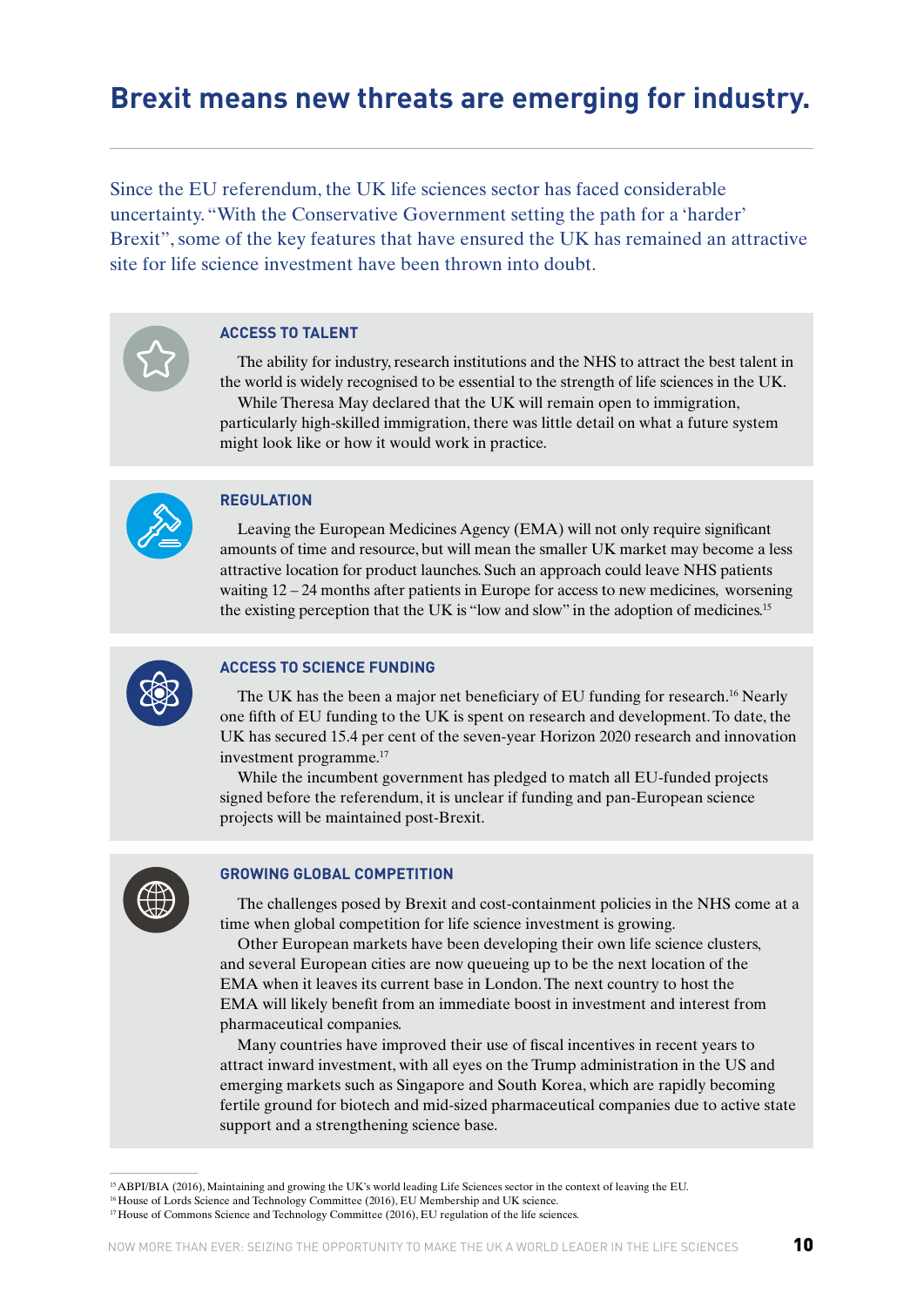## **How can the government create opportunity for the life sciences?**

May's government set out its intention to strengthen many of the pillars of the UK life science sector. Many of these build on past initiatives and the cornerstone commitment to protect science funding since 2010; for example, the 2016 Autumn Statement also announced a review of R&D tax incentives and of patient capital, as well as an extension of the Biomedical Catalyst Fund.18 More can be done to encourage and improve investment in research and development.

#### **INCENTIVES FOR RESEARCH AND DISCOVERY**

#### • **Greater ambition in our economic incentives**

 To create fiscal conditions that strengthen or attract investment and support start-ups – namely via patient capital and tax relief schemes – with an expansion of this support to third sector leaders in R&D (namely medical research charities)

#### • **An extension of intellectual property rights**

 To provide a powerful incentive for discovery, as well as direct aid to support inward investment in manufacturing and R&D sites

<sup>&</sup>lt;sup>18</sup> HM Treasury (2016), Autumn Statement.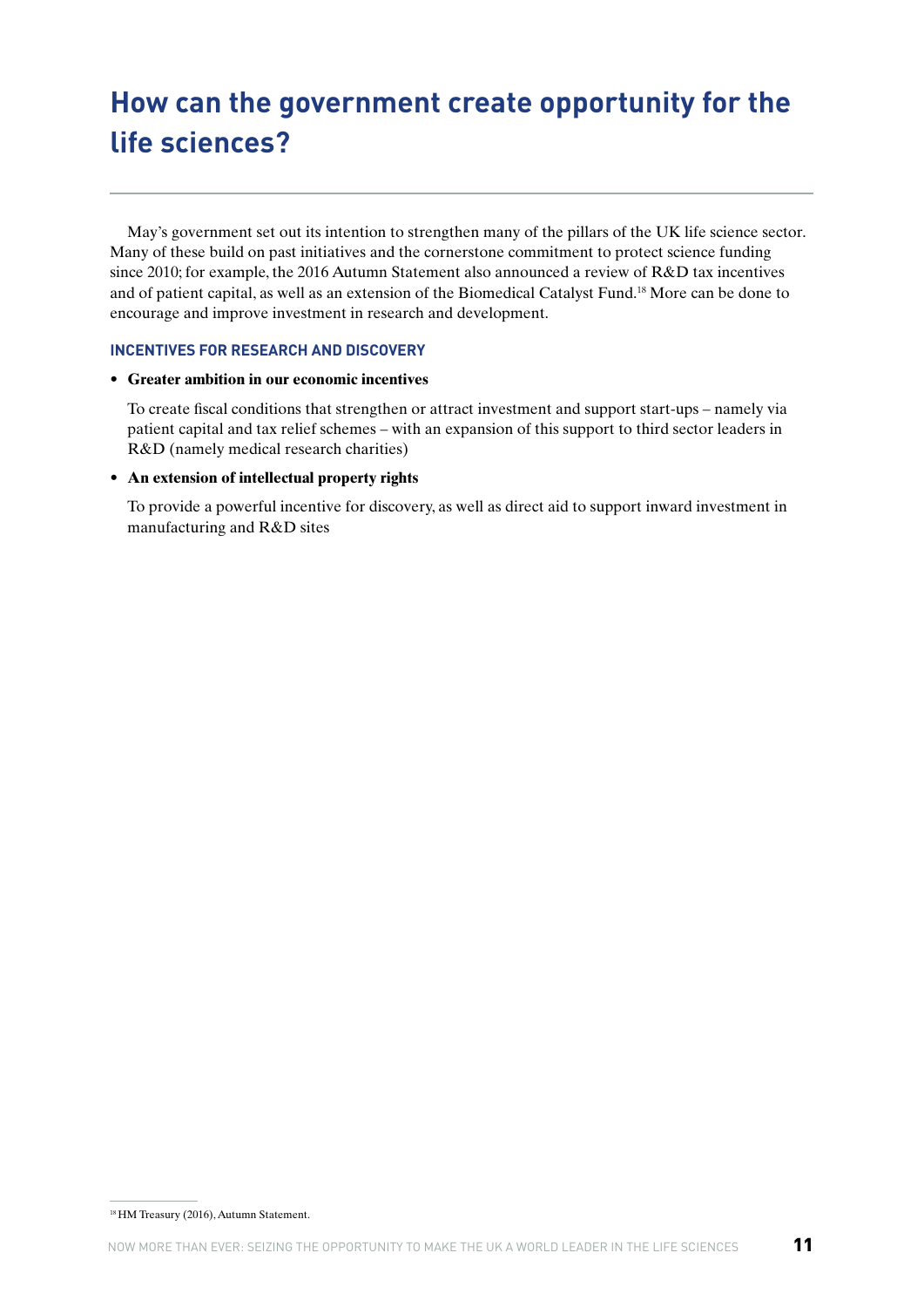# **CHAPTER THREE:** NEW MECHANISMS TO DRIVE UPTAKE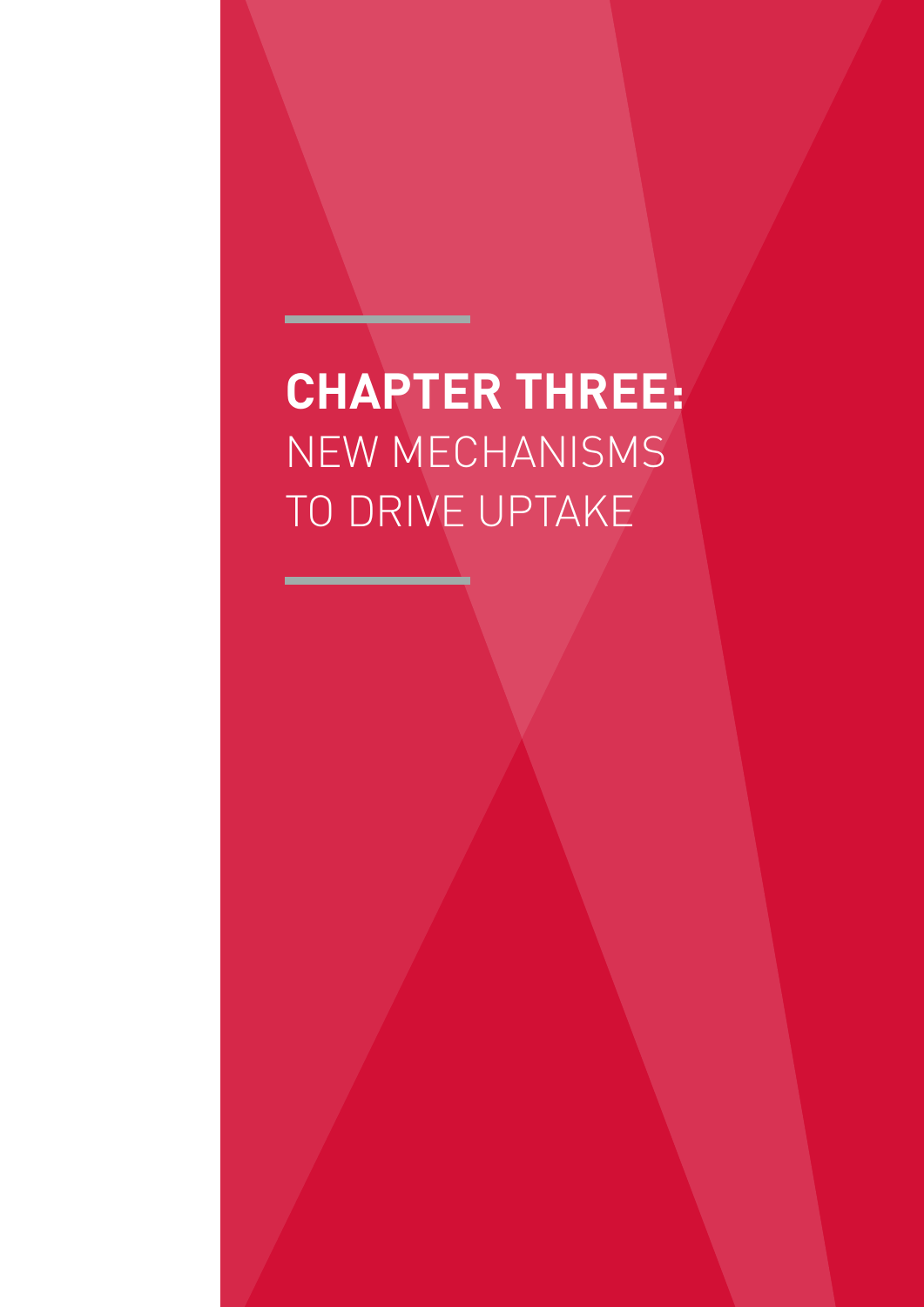## **Previous efforts to improve uptake in the NHS have failed.**

An essential theme in the 2011 Life Sciences Strategy and Innovation, Health and Wealth (IHW) was making the NHS a stronger partner in uptake and discovery.<sup>19</sup> However, beneath the creation of new bodies and initiatives, there was limited change in how the NHS introduced and supported innovation.20

Despite a commitment in the 2014 PPRS that NHS England would implement IHW fully, the initiative has had limited impact. Although pledges in the PPRS indicated measures towards flexible pricing and more complex patient schemes, there has been little movement in introducing reforms such as multi-indication pricing. Despite assurances given at the time, the PPRS rebate has not been reinvested in innovation in the English NHS.

Initiatives to support discovery and launching products – such as data sharing through care.data – have also stalled, while some parts of the NHS continue to be reluctant partners with life science innovators.

A lack of resource to drive change has hindered the success of previous initiatives designed to bolster the life sciences. Targeted funding to support the ambitions of both the Life Sciences Strategy and IHW were not believed to be sufficient to change behaviours, while central funding for AHSNs has been limited, with the Networks increasingly expected to raise their income to support their work.

<sup>19</sup> Department of Health (2011), Innovation Health and Wealth: Accelerating Adoption and Diffusion in the NHS. 20 Bienkowska-Gibbs, T. et al. (2016), Evaluating the role and contribution of innovation to health and wealth in the UK, RAND Europe.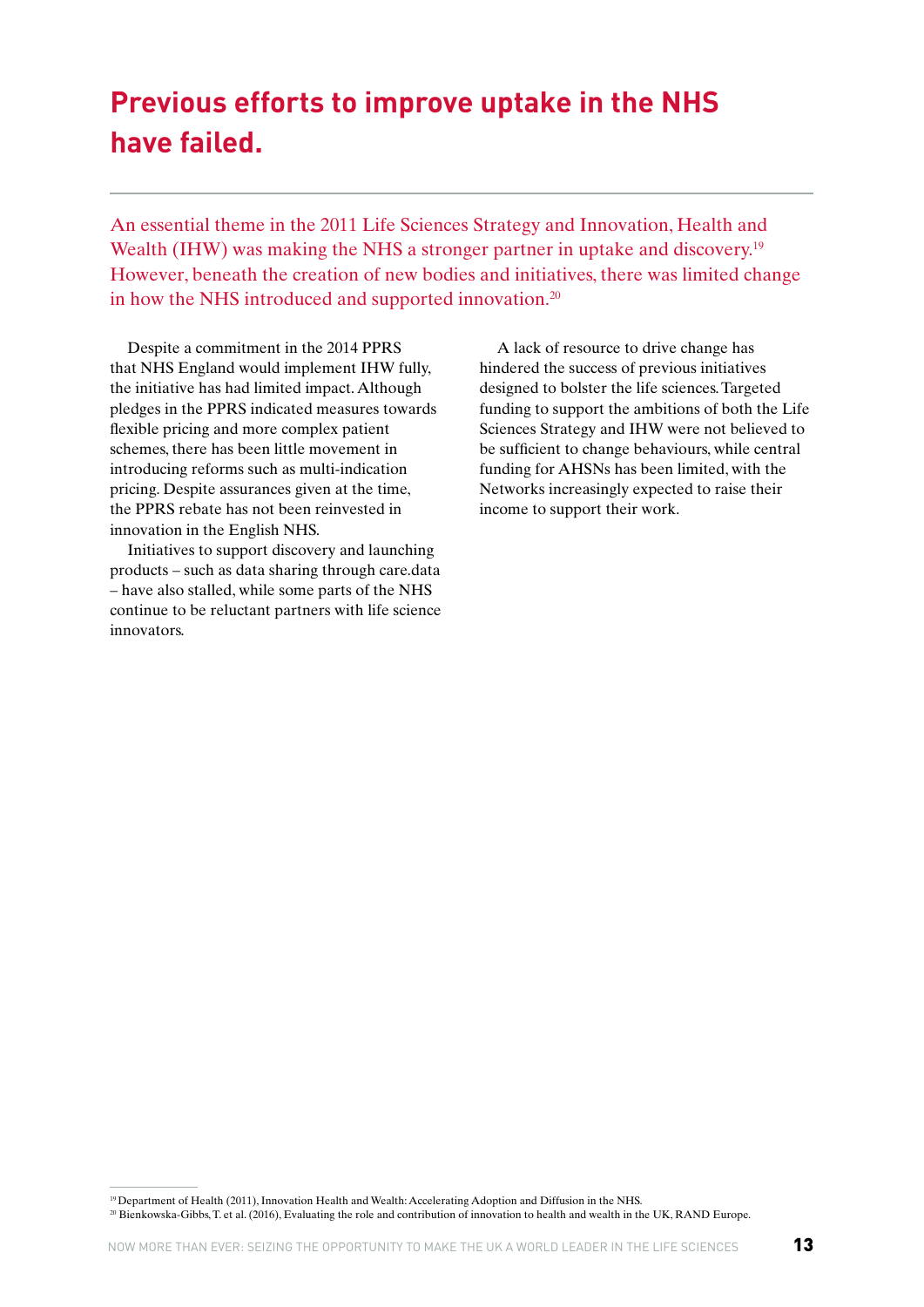## **Accelerated Access Review – making the NHS the best placed to launch medicines?**

Building on the unique strengths of the NHS will be an essential differentiator for the UK market. The AAR has set out a number of important reforms that could ensure the NHS is able to become a true partner in innovation, both in delivering better uptake of medicines but also leading the discovery and development of next generation treatments.

The final report, published in October 2016, set out 18 core recommendations focused on facilitating coordinated action across agencies and Departments to shorten timescales to give patients access to the most innovative treatments by up to four years.<sup>21</sup> In particular:

#### **A "TRANSFORMATIVE DESIGNATION"**

whereby innovations with the potential to deliver important patient outcomes or system benefits would enter a new approval pathway

#### **AN ACCELERATED ACCESS PATHWAY**

selected innovations would benefit from coordinated regulatory and reimbursement processes to secure faster market access

#### **A STRATEGIC COMMERCIAL UNIT (SCU)**

a new unit in NHS England charged with entering commercial dialogue with innovators to agree flexible pricing, risk sharing and guaranteed volume deals

#### **BESPOKE INCENTIVE PACKAGES**

the SCU would also be responsible for agreeing a programme of support to ensure strong uptake of new innovation

Alongside the proposals to fast-track access for a selected number of medicines and other technologies, the AAR also sought to identify ways to improve uptake of all medicines.

The AAR essentially built on many of the changes that were first introduced by IHW, and would have likely formed the basis of an expected "refresh" of that initiative. The final AAR report highlighted several changes that could be introduced to strengthen the existing infrastructure, designed to improve adoption and diffusion:

#### **• New mandate for AHSNs**

 A new "charter" to reset expectations, with a sharper and more specific focus, and to enable accountability, with additional funding available to allow AHSNs to commission evaluations of medicines and pump-prime service redesign

#### **AN ACCELERATED ACCESS PARTNERSHIP**

a permanent board made up of the relevant agencies and Departments to oversee the new pathway and deliver faster access

#### **• Improve incentives for adoption**

 NHS England, NICE and NHS Improvement to partner to align budgetary and financial incentives for adoption of medicines

#### • **Better data and transparency**

 Improved digital infrastructure through implementation of changes proposed in the Wachter Review and improvements to make the Innovation Scorecard more accessible

However, the final AAR report failed to capitalise on the bold thinking of the interim report, which considered solutions to complex issues of how to price multi-indication therapies and implement new commercial models. Commercial viability and attractiveness, defined by inward investment, will be a key component of delivering the latest innovations to patients.

<sup>&</sup>lt;sup>21</sup> Department of Health (2016), Accelerated Access Review: Final Report.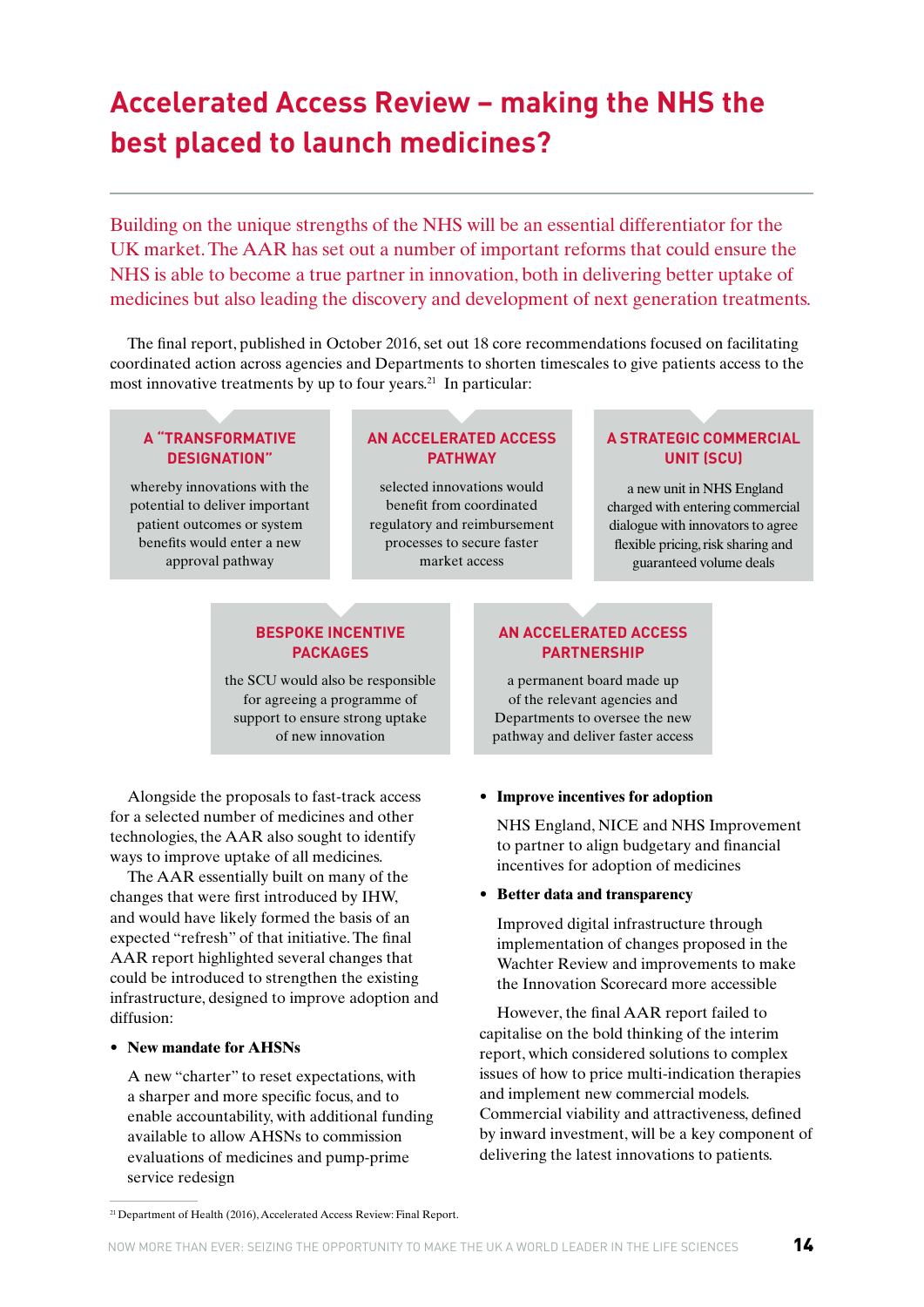### **Where next? Implementing the AAR**

Successful and timely implementation of the review, particularly in light of previous reports that set out similar proposals to fast-track the approval process and harness incentives for better use of innovation, remains the key challenge.

#### **GETTING ONTO THE PATHWAY**

- Final report provided limited detail on how the "transformative designation" would be applied to innovations, and what criteria would determine which medicines were selected for the Accelerated Access Pathway
- System only prepared to recognise between 5-10 products and technologies each year; without wider reform to assessment, pricing or funding mechanisms many medicines will still be in the slow lane
- Participation on the Accelerated Access Pathway is also ultimately dependent on innovators being able to agree a commercial deal with NHS England to manage access or share risk with faster reimbursement

#### **STILL NO UPTAKE**

• The AAR included few concrete proposals to address slow and low uptake; the most definite suggestions were to improve the infrastructure and mechanisms created by IHW, such as AHSNs and the Innovation Scorecard

#### **MAINTAINING MOMENTUM**

• The fate of other cross-governmental taskforces suggests that too often joint action and momentum can be hard to maintain; making the partnership work will require determined leadership and lasting ministerial interest in holding it to account

#### **INNOVATION IS GOING BACKWARD**

Concerns have been expressed that NHS England's overriding interest is to use the infrastructure of the AAR, particularly the Strategic Commercial Unit, to manage costs. The government has also made clear that implementation of the AAR would need to be "mindful of the need to ensure affordability"<sup>22</sup>.

However, a focus on cost-containment across the NHS played an important part in slowing down the adoption of innovation in the NHS. For example, in recent years, NHS England has actively sought to manage spending on specialised services, e.g. divesting the Cancer Drugs Fund, and it has been estimated that 20 per cent of new treatments will be affected by the new budget impact test and potentially all ultraorphan medicines will be affected by the £100,000 QALY threshold for HST<sup>23</sup>.

It is critical that cost-containment does not act as a barrier to the successful implementation of the AAR.

22 PhamaTimes (2016), "Gov't publishes findings of Accelerated Access Review", 24th October.

<sup>23</sup> ABPI (2017), Response to NICE/NHS England consultation on "Proposals for changes to the arrangements for evaluating and funding drugs and other health technologies appraised through NICE's Technology Appraisal and Highly Specialised Technologies programmes."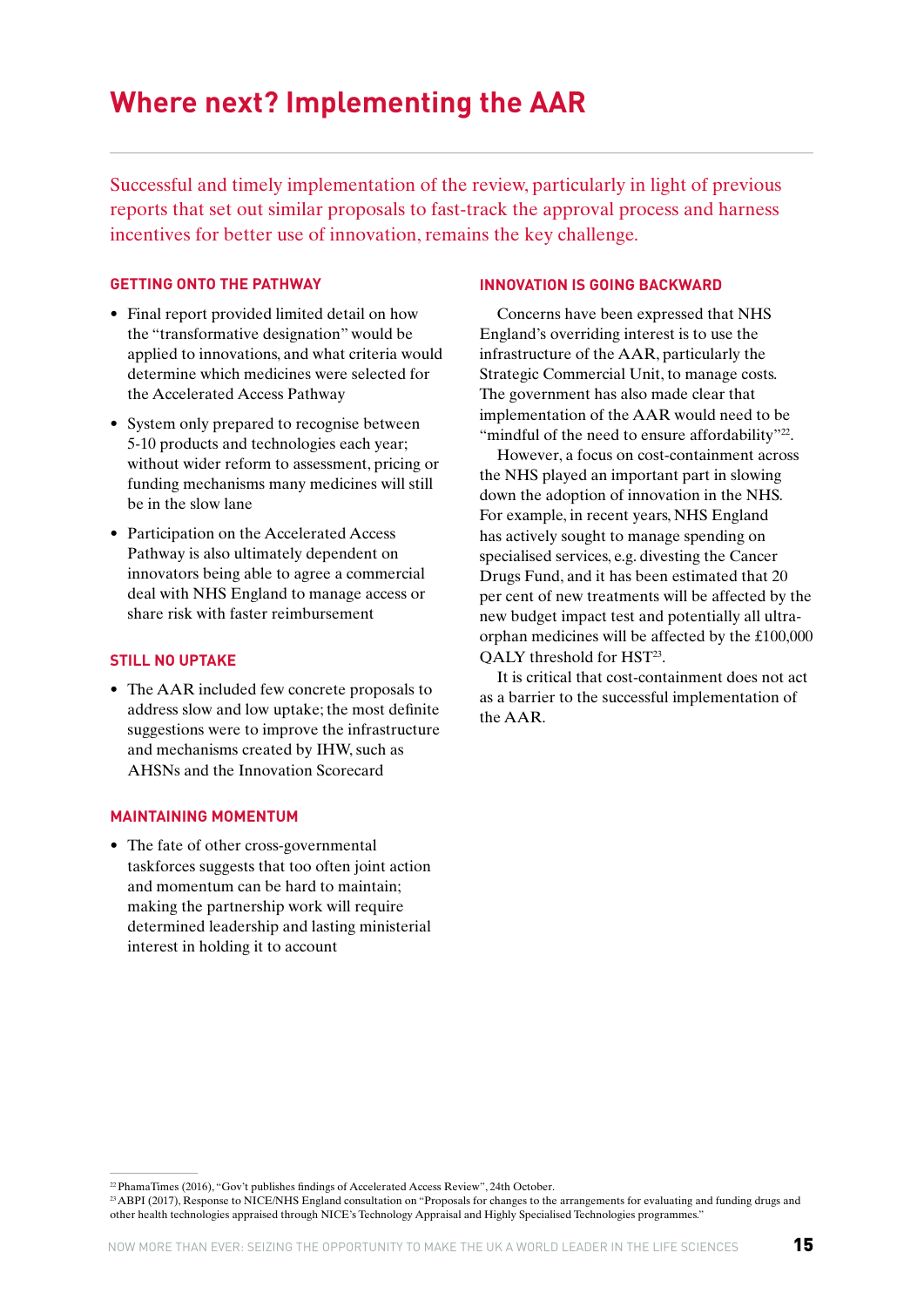### **Making the NHS a partner in innovation**

For life science companies, the ability to partner and access a single integrated healthcare system with a single payor and comparatively centralised and coordinated national policy, has long made the NHS an attractive feature of the UK life sciences ecosystem.

With the benefit of real-time and real-world data on clinical effectiveness, the NHS can be one of the best systems to launch new medicines. The recent "Test Bed" programme provides industry with the opportunity to partner with local NHS health economies to trial new technologies and prove their effectiveness.

The next twelve months will be an important time to harness the role of the NHS to foster innovation. To deliver on the vision of the AAR, policymakers need to be bold in creating policies that can put the UK ahead of other markets in allowing faster access and uptake.

#### **MECHANISMS FOR UPTAKE**

**• Clarity on the micro-detail around the AAR**

 To support what is currently a collection of high-level aspirations, via a designated lead and accountability framework established to drive forward its implementation and ensure the AAR supports adoption at scale

• **Consideration towards fundamental reform of assessment and reimbursement**

 The forthcoming PPRS should seek to secure a real commitment towards flexible pricing and more complex patient access schemes, to allow for the adoption of a variant of multi-indication pricing – with NHS England, government and industry all committed to mechanisms which will allow it to work

• **A central resource dedicated to funding early access**

 Such as through Early Access to Medicines Scheme (EAMS) and ensuring viable commercial avenues for promising innovative medicines

**• Clearly defined targets to measure improvement in uptake**

 To be agreed by industry and government and actively worked towards via the MISG who will be held accountable for its delivery, e.g. for the UK's relative uptake per capita of new medicines approved by NICE to be equal to or above the European average by 2020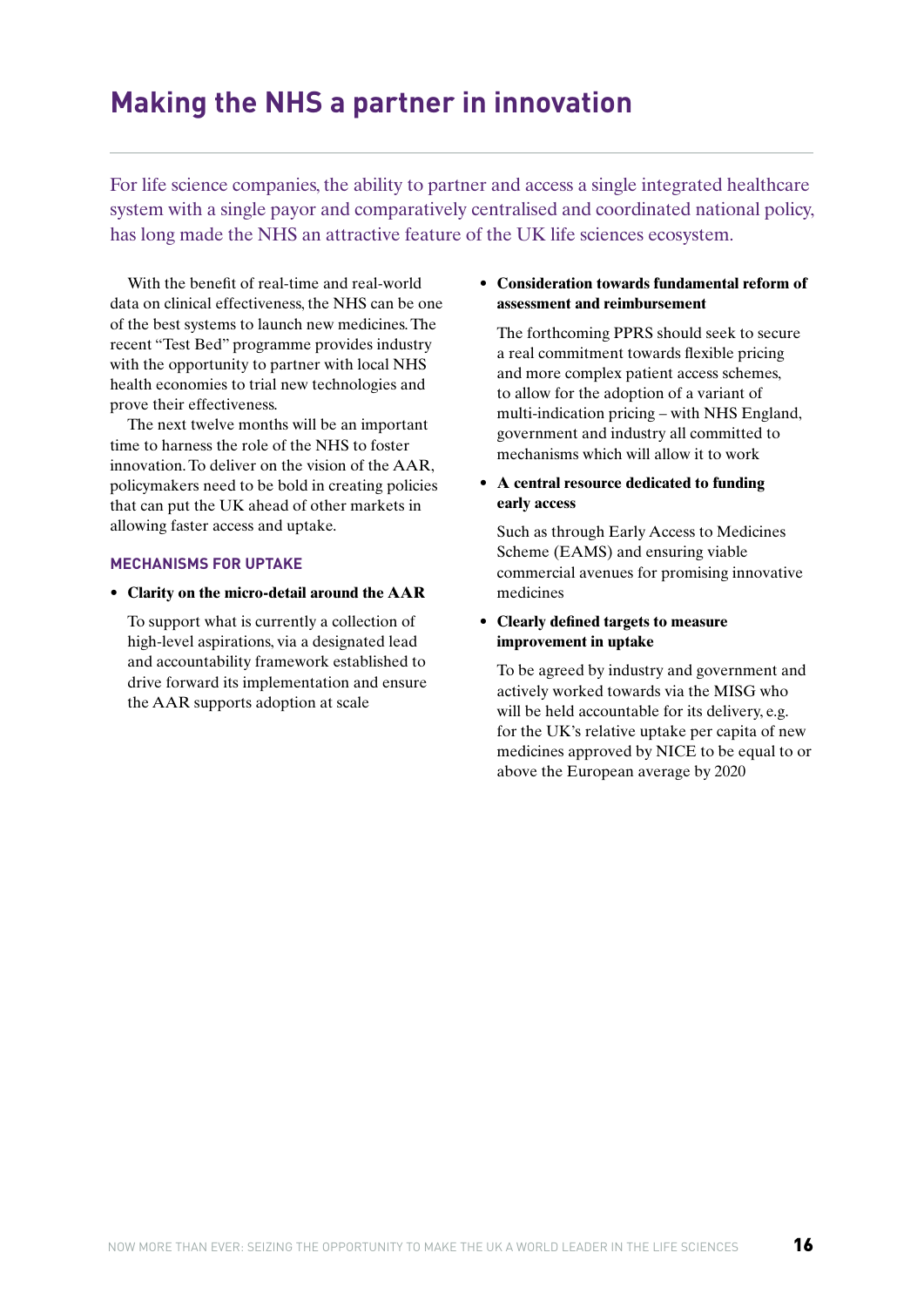## **ABOUT THE BIOINDUSTRY ASSOCIATION**

Founded over 25 years ago, at the infancy of biotechnology, the BioIndustry Association (BIA) is the trade association for innovative enterprises involved in UK bioscience.

Members include emerging and more established bioscience companies; pharmaceutical companies; academic, research and philanthropic organisations; and service providers to the bioscience sector. The BIA represents the interests of its members to a broad section of stakeholders, from government and regulators to patient groups and the media.

Our goal is to secure the UK's position as a global hub and as the best location for innovative research and commercialisation, enabling our world-leading research base to deliver healthcare solutions that can truly make a difference to people's lives.

This report was produced following a roundtable hosted by the BIA on January 19th 2017, sponsored by AbbVie, Sanofi and UCB. The event brought together the following key stakeholders to discuss "Making the UK a global centre for life sciences through the Industrial Strategy":

- 1. **Steve Bates**, Chief Executive, BioIndustry Association
- 2. **Aisling Burnand**, Chief Executive, Association of Medical Research Charities
- 3. **Ross Carroll**, Public Affairs Director (UK), UCB
- 4. **Sir John Chisholm**, Executive Chair, Genomics England
- 5. **Sir Andrew Dillon**, Chief Executive, National Institute for Health and Care Excellence (NICE)
- 6. **Ms Tara Donnelly**, Chief Executive, South London AHSN/Health Innovation Network
- 7. **Mike Farrar**, former Chief Executive of the NHS Confederation (Chair)
- 8. **Dr Steve Feast**, Chief Executive, Eastern AHSN
- 9. **Hugo Fry**, General Manager (UK), Sanofi
- 10. **Amy Galea**, Senior Strategy Advisor, NHS England
- 11. **Ellen Graham**, Head of Medicines, Diagnostics and Personalised Medicine, NHS England
- 12. **Dr Ian Hudson**, Chief Executive, Medicines & Healthcare Products Regulatory Agency
- 13. **Dr Nicole Mather**, Director, Office for Life Sciences
- 14. **Dr Matt Norton**, Director of Policy, Alzheimer's Research UK
- 15. **Lord Prior of Brampton**, Parliamentary Under Secretary of State, Department for Business, Energy and Industrial Strategy
- 16. **Sir John Savill**, Chief Executive, Medical Research Council
- 17. **Dr Phil Schwab**, Director of Governmental Affairs (UK), AbbVie
- 18. **Dr Beth Thompson**, Senior Policy Adviser, Wellcome Trust
- 19. **Dr Hakim Yadi**, Chief Executive, Northern Health Science Alliance
- 20. **Professor Tony Young**, National Clinical Lead for Innovation, NHS England

This report has been supported by an unrestricted grant from AbbVie, Sanofi, UCB.





abbvie SANOFI Priven by science.